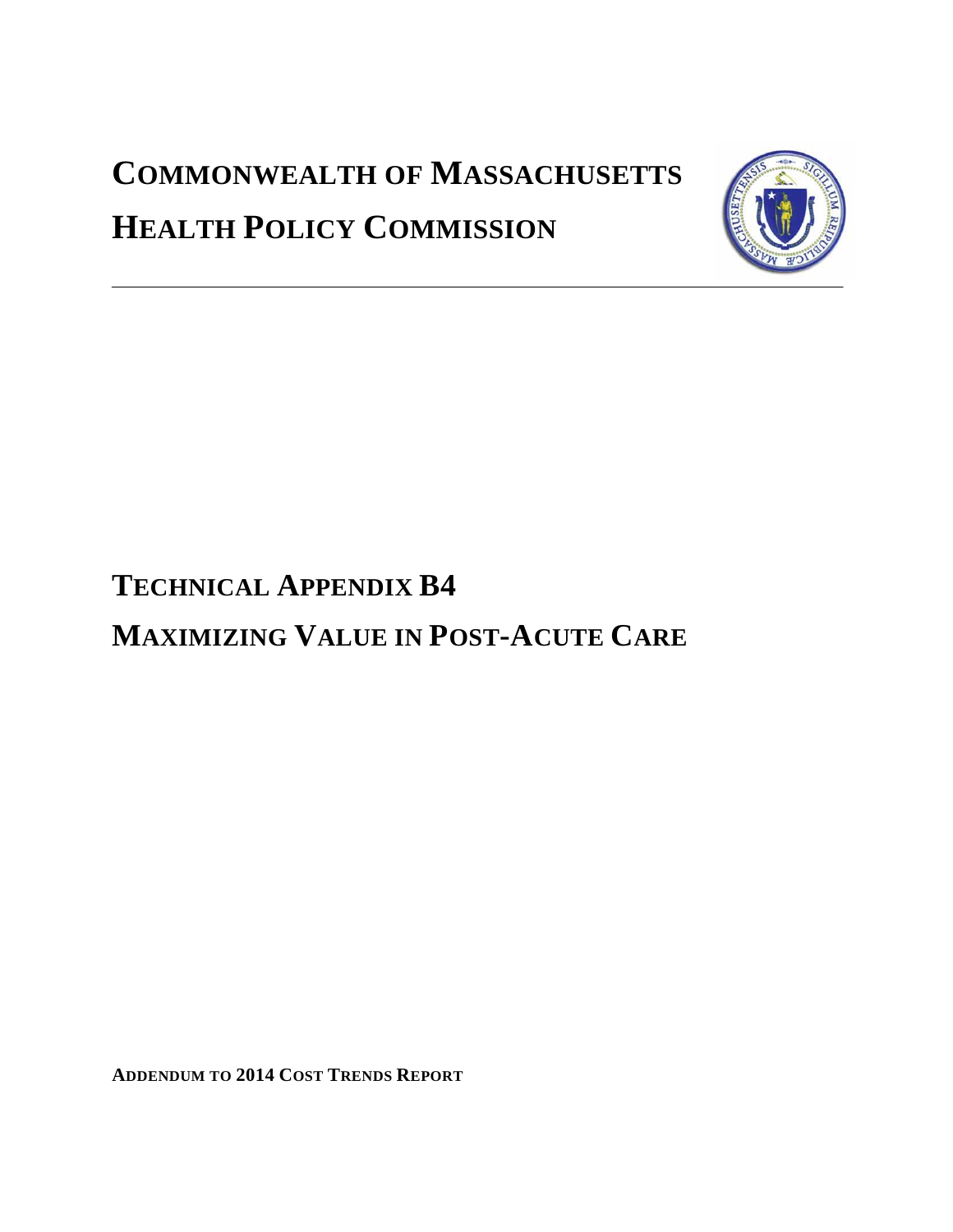## **Table of Contents**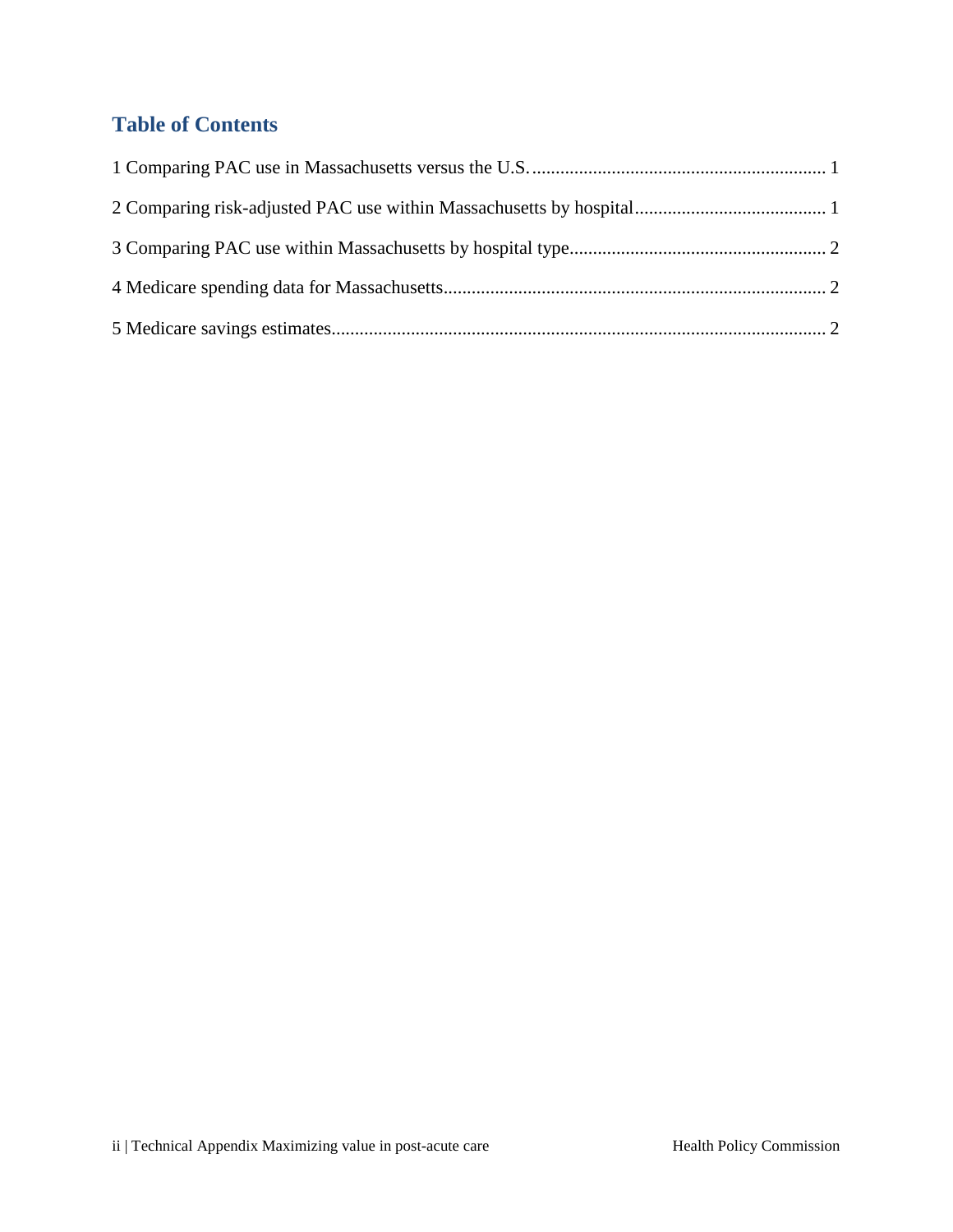#### <span id="page-2-0"></span>**1 Comparing PAC use in Massachusetts versus the U.S.**

We used Healthcare Cost and Utilization Project's (HCUP) 2011 National Inpatient Sample for the analysis. HCUP uses the following discharge destinations: "against medical advice," "died," "discharge alive- destination unknown," "home health care," "routine," "transfer other: includes skilled nursing facilities (SNF), intermediate care facility (ICF), another type of facility," "transfer to short-term hospital," and "not recorded (blank)" We grouped these into the following categories:

- 1. Routine: ("routine")
- 2. Home health care: ("home health care")
- 3. Institutional: ("transfer other: includes skilled nursing facilities (SNF), intermediate care facility (ICF), another type of facility" / "transfer to short-term hospital")
- 4. Other: ("against medical advice" / "died" / "discharge alive- destination unknown" / "not recorded")

We evaluated the distribution of discharges by total discharges and also grouped results by payer: Medicaid, Medicare, and Commercial. We evaluated results for all Diagnostic Related Groups (DRGs) and also for two specific DRGs: DRG 470 (major joint replacement or reattachment of lower extremity without major comorbidity or complication) and DRG 236 (coronary bypass without cardiac catheter without major comorbidity or complication). We chose to present "actual" results, rather than a risk-adjusted comparison.

### <span id="page-2-1"></span>**2 Comparing risk-adjusted PAC use within Massachusetts by hospital**

We used 2012 Massachusetts Health Data Consortium (MHDC) inpatient discharge data to compare risk-adjusted rates of PAC discharge by hospital. We limited our sample to patients that were at least 18 years of age with the following discharge destinations in MHDC: routine, longterm care hospital, inpatient rehabilitation facility, skilled nursing facility, and home health care. Based on input from providers, we assumed that discharges to "skilled nursing facility" versus "inpatient rehabilitation facility" versus "long-term care hospital" were not coded accurately enough to ensure meaningful results by this level of provider type. Therefore, we grouped MHDC discharges into the following categories:

- 1. Routine: ("routine")
- 2. Home health care: ("home health care")
- 3. Institutional: ("long-term care hospital" / " inpatient rehabilitation facility" / "skilled nursing facility")

We evaluated risk-adjusted results across all DRGs and for DRG 470. For the "all DRG" analysis, we evaluated (1) the probability of discharge to any PAC setting (institutional or home health) versus a routine discharge, and (2) for patients discharged to any PAC setting, the probability of discharge to an institutional setting versus to home health (that is, the numerator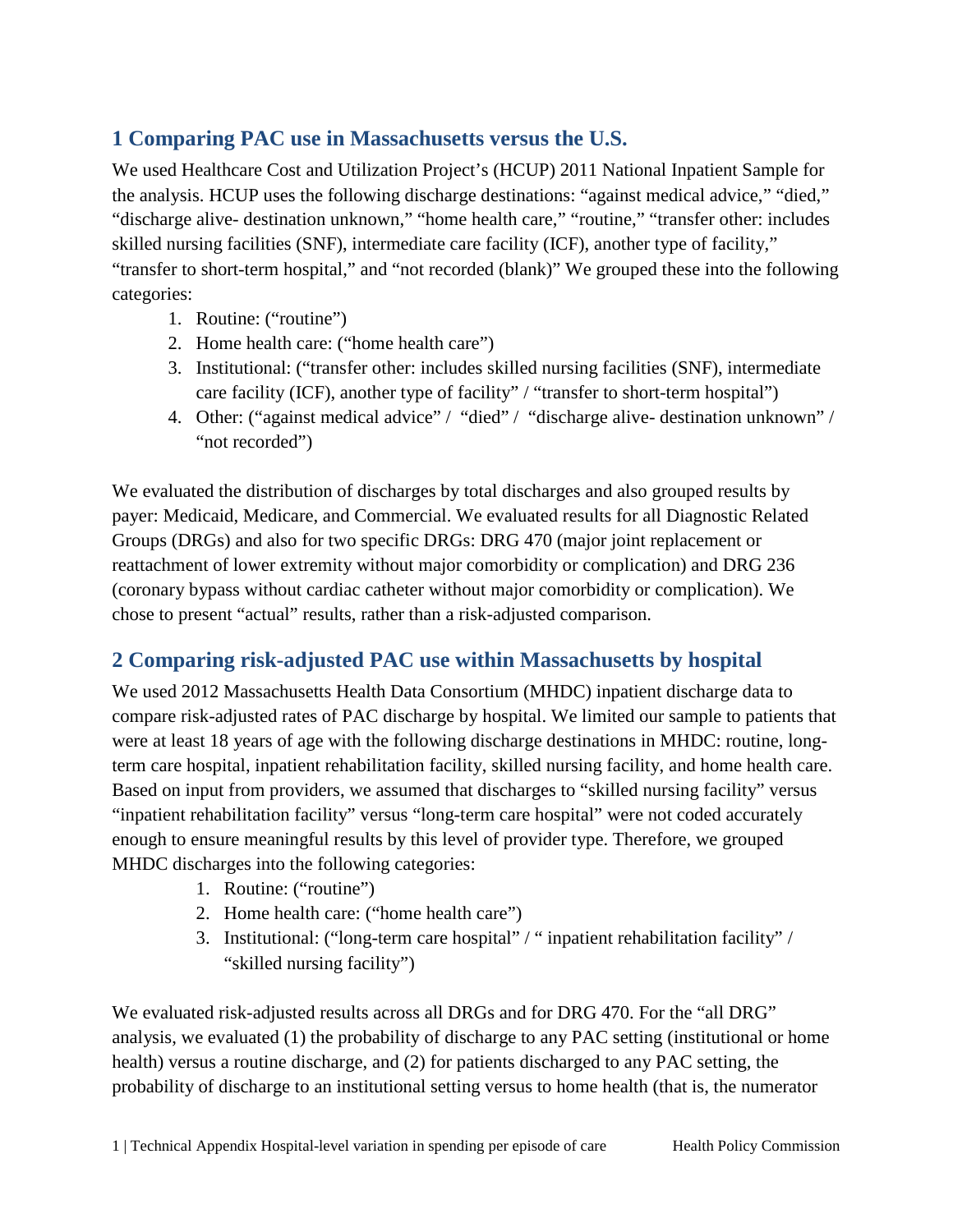would be "discharges to an institutional setting"; the denominator would be "discharges to an institutional setting" + "discharges to home health").

Hospital effects were calculated using a logistic regression that included the following covariates: age, sex, payer group, income, admit source of the patient, length of stay, and DRG. For all "all DRG" analysis, specialty hospitals were excluded from the display table and in calculating the Adjusted State Rate. For the DRG 470 analysis, the specialty hospital New England Baptist Hospital was included, given its unique specialization in orthopedic surgery, and the treatment of musculoskeletal diseases and disorders. For both, the "average of all hospitals" is a simple average of hospital rates (not weighted by patient volume).

#### <span id="page-3-0"></span>**3 Comparing PAC use within Massachusetts by hospital type**

Using 2012 MHDC inpatient discharge data, we evaluated the distribution of discharge destination by hospital type for DRG 470 and DRG 236, using the patient sample and discharge categories described in the section above. For our definition of AMCs vs MTHs vs Community hospitals please see the technical appendix chapter on hospital cohorts. We also evaluated length of stay by hospital type, using the length of stay variable for each discharge record. We used a weighted average by hospital to determine a value for hospital type. For both distribution of discharge destination and length of stay, we chose to present "actual" results, rather than a riskadjusted comparison.

#### <span id="page-3-1"></span>**4 Medicare spending data for Massachusetts**

We contracted with Oliver Wyman Actuarial Consulting to work with the 2012 Standard Analytic Files of claims data for a 5% sample of Medicare beneficiaries. Total PAC spending estimates in the chapter include spending per fee-for-service (FFS) beneficiary on home health, skilled nursing facilities (SNFs), inpatient rehabilitation facilities (IRFs), and long-term care facilities (LTCHs) in Massachusetts. For consistency with categories used elsewhere in the chapter, we presented results on spending per discharge for categories of (1) home health, and (2) institutional (SNF, IRF, and LTCH). To estimate spending per institutional PAC discharge, we averaged spending per SNF discharge, IRF discharge, and LTCH discharge in Massachusetts, weighted by the distribution of discharges to each setting in Massachusetts from the Medicare claims data.

### <span id="page-3-2"></span>**5 Medicare savings estimates**

We estimated Medicare savings if Massachusetts had the same PAC use patterns in the U.S. overall, across all PAC discharges and for joint replacements (DRG 470). We used Medicare spending data per discharge as described in the section 4 above. For the distribution of discharge patterns (routine / home health care / institutional / other), we used the HCUP distribution, as described in section 1 above. To estimate the total impact of savings, we factored the total number of Medicare cases discharged from hospitals in Massachusetts using MHDC data—we